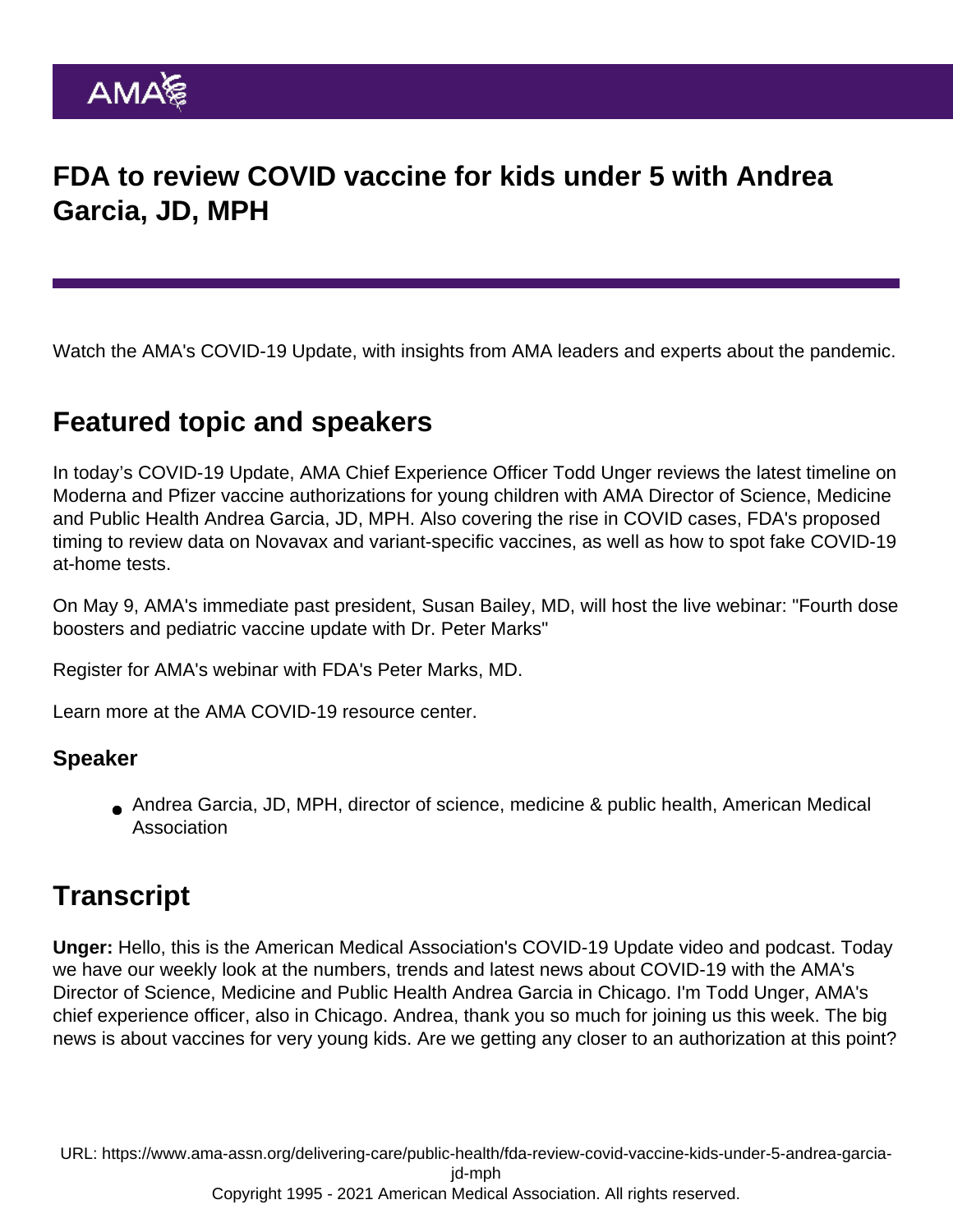Garcia: Well, thanks for having me back, Todd, and it looks like we are getting closer. I mean, this has certainly been an area of concern and frustration for parents over the delays we've seen in having a vaccine for this population. We were initially expecting that in the spring and here we are heading into summer. There are roughly, we know 18 million children who are younger than five in the U.S. and that remains the only population not yet eligible for a COVID vaccine. The good news came on Thursday when Moderna announced that it had asked the FDA to authorize its COVID vaccine for children under six, they're the first manufacturer to do so and a top official at Moderna said it would finish submitting the data to regulators by May 9.

Unger: It's kind of interesting, because Moderna, the vaccine is only authorized so far for adults and not for other age groups younger than that. What's the situation with that?

Garcia: Yeah, so that's right and it's the Pfizer vaccine that has been the one authorized to vaccinate kids in that five to 17 age group. We know the FDA generally authorizes the COVID vaccine according to that age group and they like to calculate the risk and benefit, beginning with that oldest population first. We know Moderna has already requested authorization for its COVID vaccine in those six- to 11 year-olds, and in the 12- to 17-year-old population. They will be continuing to submit data supporting and updating those requests in a couple of weeks. So, at the moment, it seems like FDA could be leaning towards considering all three of the company's applications to vaccinate children simultaneously.

Unger: So, is there any sense of a timeline at this point?

Garcia: So, the FDA announced that they will be convening their outside advisory panel of experts, VRBPAC, and they're going to review the data before the agency authorizes any vaccine for the youngest children. FDA has outlined a tentative timetable. They've announced June 8 as the earliest date that they'll present the data, those advisors for a recommendation. Certainly, FDA understands the urgency of protecting these young children, especially as we roll back other mitigation measures, and they said they're going to act quickly if the data supports a clear path forward following their evaluation. So, the dates are tentative and that's only because the companies have not yet completed their applications for the EUA. They're still submitting that data.

Unger: You said that Moderna expects to complete its application by next week. What's the timeline for Pfizer's application and are they going to try to sync up on that, if the FDA, to review them together or not?

Garcia: So, right now, Pfizer is not expected to complete their application until June. Top FDA officials, so Dr. Peter Marks, Dr. Robert Califf have said that the FDA is not going to delay an authorization for the Moderna vaccine in order to just wait for the Pfizer application and data. I think we need to keep in mind that the vaccines, while both mRNA platforms are different in key ways. We know Modern is proposing a two-dose regimen for children under six and they're using a one-fourth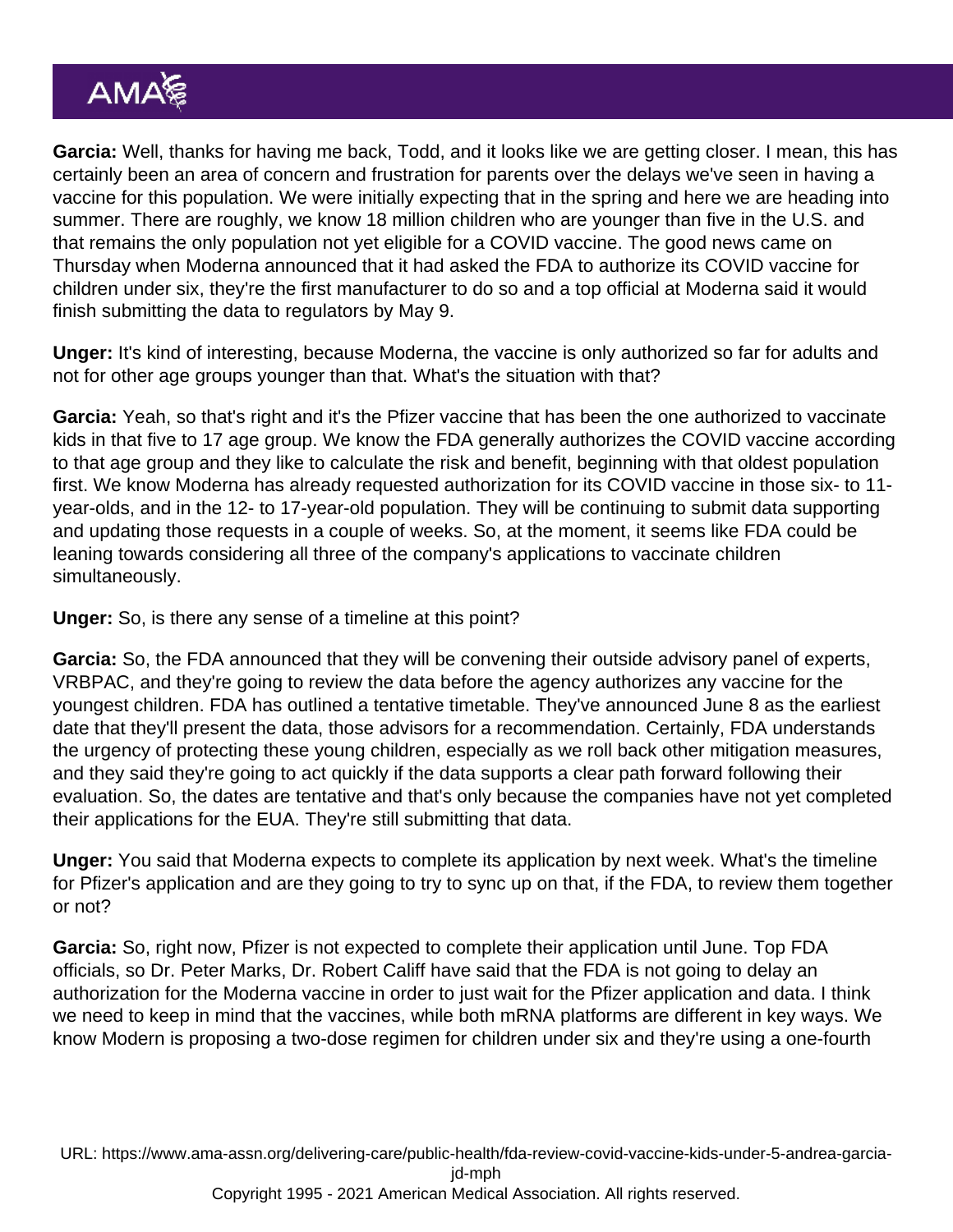strength dose, one-fourth of the adult dose. Pfizer, we know, has moved to a three-dose regimen at one-10th strength of their adult dose.

Unger: Our immediate past president, Dr. Susan Bailey will also be talking to Dr. Marks in a live webinar on May 9. We can put that information in the registration link in the description of this episode. I'll be talking to a friend of the show, Dr. Paul Offit, about kids in vaccines next week. So, we'll have a lot more coverage on this topic as it unfolds, so check both those things out. Andrea, any other vaccine news this week?

Garcia: I think the other major, the news is also coming from FDA. We know that when they convene their advisory committee in June, they'll also be considering how to best update our existing vaccines, including any aversions that might better target new variants. We know from the previous VRBPAC meeting, that they'll need to come up with a recommended revised version by June, in order to give manufacturers the opportunity to create those doses by fall. That's of course, in anticipation of a possible surge as we go into the fall and winter months. Then the Novavax application, we know they've submitted that in January and so, FDA could be considering that application. It's a proteinbased vaccine. We know protein-based vaccines have been used for decades. Generally, have a strong track record of safety, mild side effects. So, if authorized, Novavax may be an option for those people who have been hesitant to take the mRNA vaccines. I think the other option people are considering is if this protein-based vaccine might work well as a booster for those who got a mRNA vaccine as their primary series.

Unger: Now you mentioned a possible resurgence in the fall. Seems like, based on my friend group, a lot of people are getting it right now. What's the situation with cases?

Garcia: Well, cases are certainly continuing to rise. They were nearly flat at the beginning of April and as we've moved into May, they're increasing in all but three states. Hospitalizations are also on the rise, nationwide. They're up about 16% over the past two weeks and that's after dropping an early April to their lowest points since March 2020. We know that more than 30 states and territories have seen their hospitalization rates increase over the past two weeks. But, that being said, I think looking at the big picture, the number of new cases announced each day in the U.S. is, a mere seven-day average, is around 60,000 cases. So, that remains at its lowest level since last summer and despite the increase in hospitalizations overall, those remain low comparatively as well. Some are saying that reflects, could be reflective of greater immunity in the population, either from our vaccinations or from previous illness.

Unger: On that topic, the CDC released a report last week that suggested a pretty large percentage of people in the U.S., including children have already had COVID, likely. What are the figures on that?

Garcia: The CDC's report last Tuesday said that about 60% of the US population, including 75% of children had already been infected with COVID-19 as of February. They also said in that report that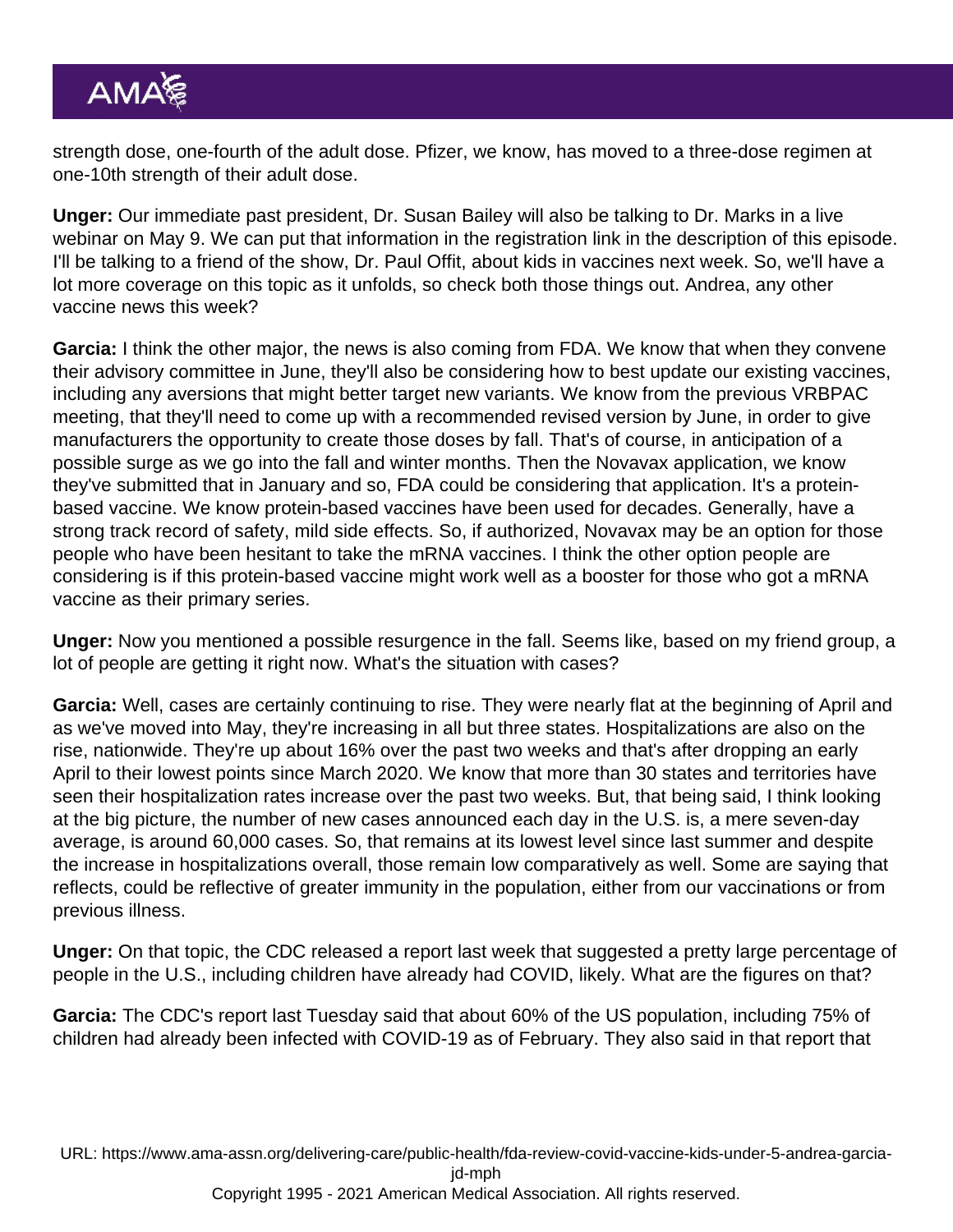the highly-contagious Omicron variant was responsible for most of those numbers. In doing this research, they looked at blood samples collected between September 2021 and February 2022, and looked at those samples for antibodies to the virus. They parsed the data by age, by sex, by geographical location. I think it's important to note they're specifically looking for the type of antibody produced after infection, not after vaccination. So, between September and December 2021, the prevalence of antibodies in the samples increased by one or two percentage points about every four weeks. But it jumped really sharply after December, increasing by nearly 25 percentage points as of February 2022.

Unger: Wow. That's a big jump and I'm sure the numbers were probably surprising a lot of people, although I hear a kind of refrain in my social media. I see this where people are saying, basically they made it two years but finally found me, and I said, "Well, these are pretty good two years to miss, now that you're vaccinated." What does this mean for our ability to move on from the pandemic at this point?

Garcia: I mean, I think overall it could help protect the population against future waves. It might also help explain why we haven't seen that level of surge that's hitting other countries, when we look at China or countries in Europe and some public health officials have said that these numbers could mean that even with more infections, we may see fewer cases of life-threatening illness or death, which we know would certainly be good news. At a briefing last week, Dr. Ashish Jha, a White House COVID coordinator, said that stopping infections was not even a policy goal, that the goal of our policy should be to minimize infection whenever possible but to really make sure that people don't get seriously ill.

Unger: But just to clarify on that topic, even if people have had COVID previously, they should still get vaccinated, correct?

Garcia: Yeah. I mean, absolutely. At that same press briefing, we know Dr. Jha and other officials warned against complacency, urging the U.S. population to stay up to date with their COVID vaccinations, including booster doses, saying that antibodies from prior infection don't guarantee protection from the virus. I think widespread infection also raises that potential for an increase in cases of long COVID, which we still have a lot of questions about, we still don't fully understand. So, I think the other thing is there are tens of millions of people in the U.S. who don't have immunity to the virus and they remain vulnerable to the short and long-term consequences of infection.

Unger: Absolutely. Just a word of warning, finally, about fake COVID tests. What is that about?

Garcia: Yeah. So, there have been multiple reports of fake at-home tests circulating in the market and I think we've seen similar things throughout the pandemic. If we think back to counterfeit PPE, when there was a shortage, that's when we see those counterfeits popping up. So, the FDA warning asks people to watch out for counterfeit rapid tests, including impostors mimicking the Flowflex and the